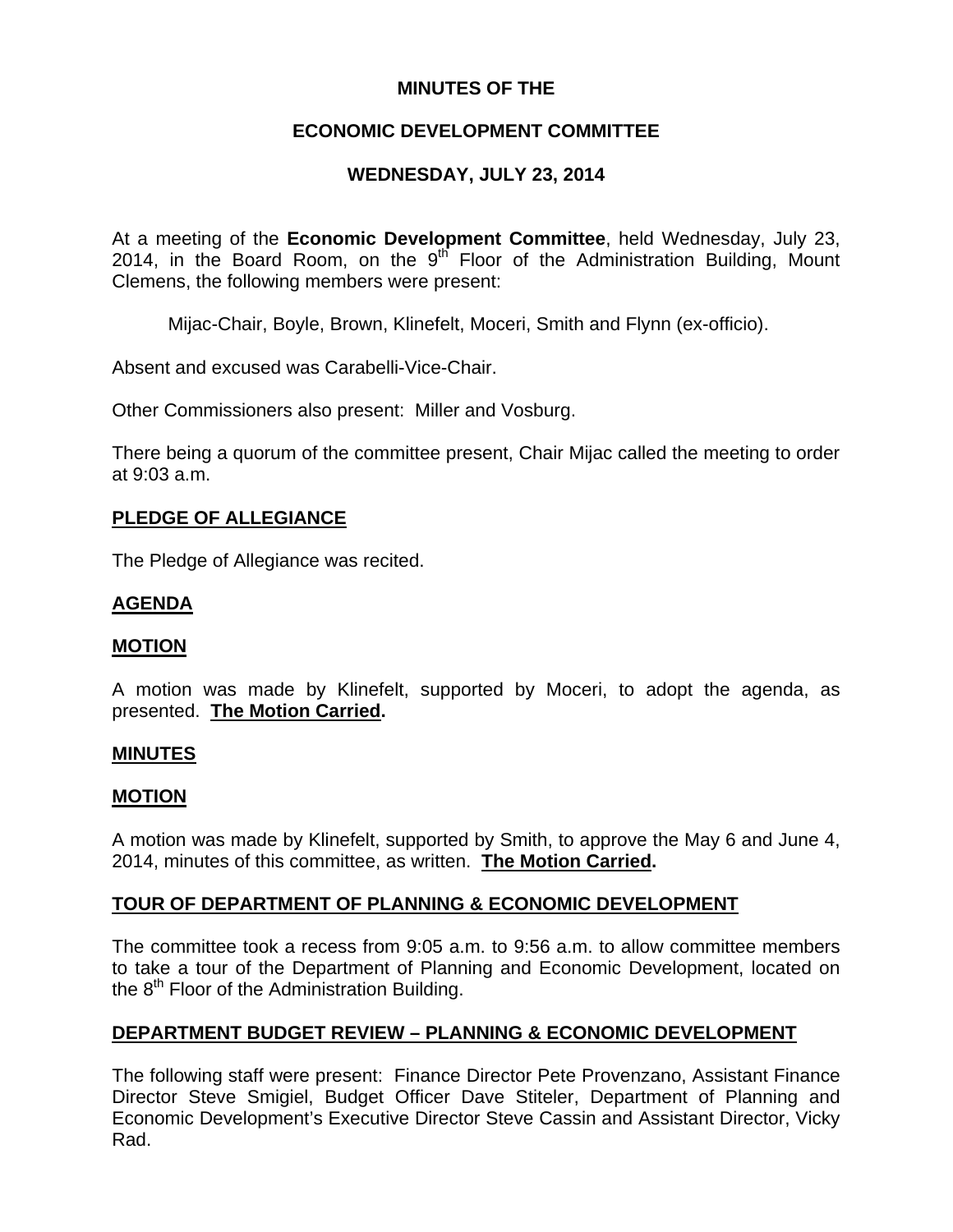The following commissioners asked questions: Brown, Vosburg, Mijac, Moceri, Flynn and Miller.

### **MOTION**

A motion was made by Brown, supported by Klinefelt, to receive and file the department budget review for the Department of Planning and Economic Development. **The Motion Carried.**

### **CORRESPONDENCE FROM DEPARTMENT OF AGRICULTURE AND RURAL DEVELOPMENT RE: VERIFICATIONS THROUGH MICHIGAN AGRICULTURE ENVIRONMENTAL ASSURANCE PROGRAM (MAEAP)**

Committee was in receipt of correspondence dated May 19, 2014 from the Department of Agriculture and Rural Development indicating verification to the Matthews Farm for completion of the MAEAP Farmstead System and Livestock System requirements and to the Reaper Farm for completion of the MAEAP Cropping, Farmstead and Livestock System requirements.

### **MOTION**

A motion was made by Brown, supported by Boyle, to receive and file the correspondence received from the Department of Agriculture and Rural Development.

The following commissioner spoke: Moceri.

Chair Mijac called for a vote on the motion and **The Motion Carried.** 

### **NEW BUSINESS**

Commissioner Brown stated he was approached by a representative from the St. Clair County Soil Conservation District, a group which is currently partnering with Sanilac County, and is interested in partnering with our county to partially fund a grant-funded position that would be shared between St. Clair County and Macomb County to leverage federal dollars for agricultural issues. He asked that Chair Mijac consider pursuing this proposal and he would provide him with the contact information.